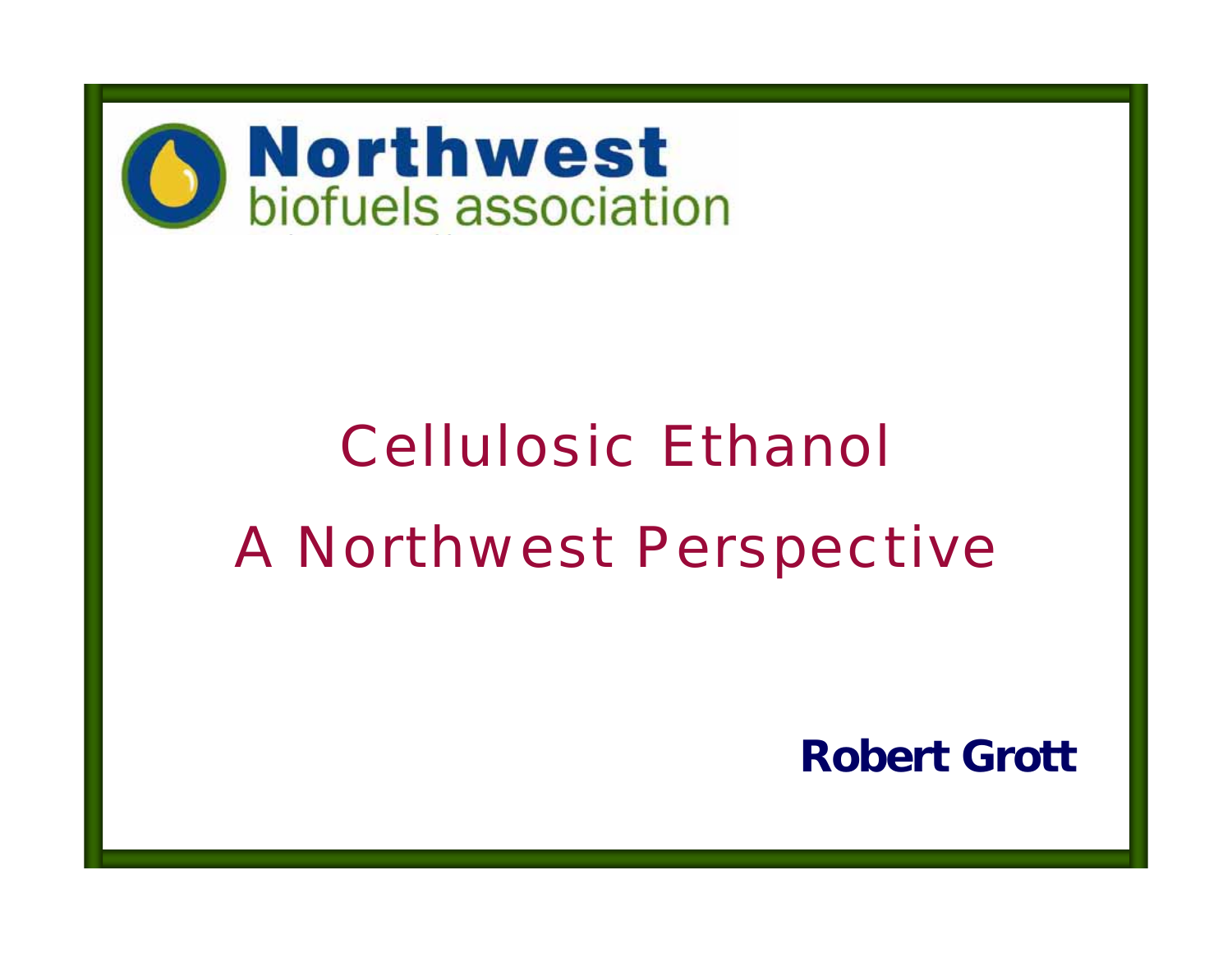# **CELLULOSIC ETHANOL IN THE NORTHWEST**

- ` **Problem**
- ` **Vision**
- ` **Potential**
- ` **Challenges**
- ` **Outlook**

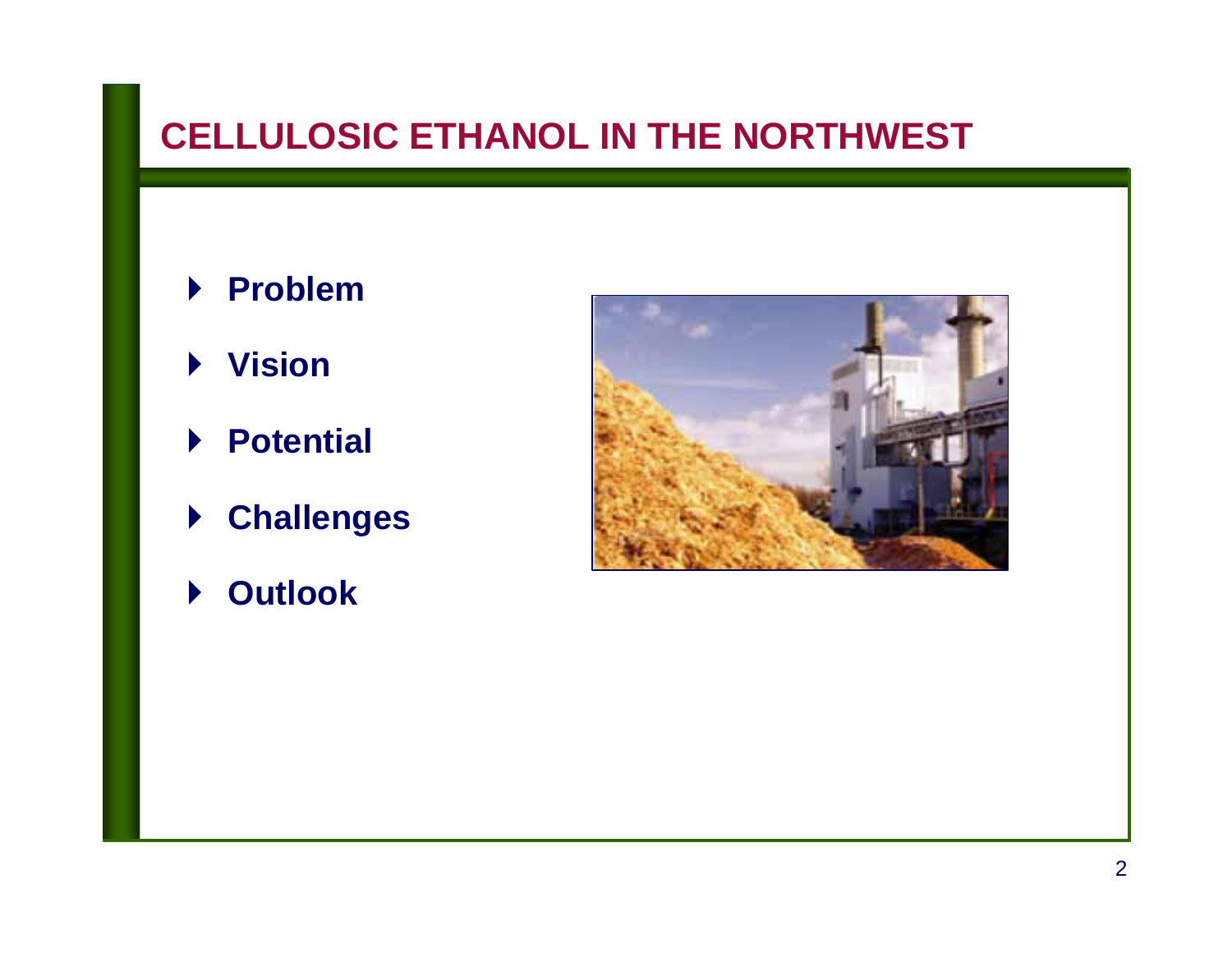# **PROBLEM**

#### $\blacktriangleright$ **Nationwide:**

**Food vs. fuel collision over agricultural ethanol feedstocks**

- $\blacktriangleright$ **Northwest states don't grow corn (or sugar cane)**
- $\blacktriangleright$  **Transportation costs may island the Northwest for corn ethanol (as is now the case with petroleum)**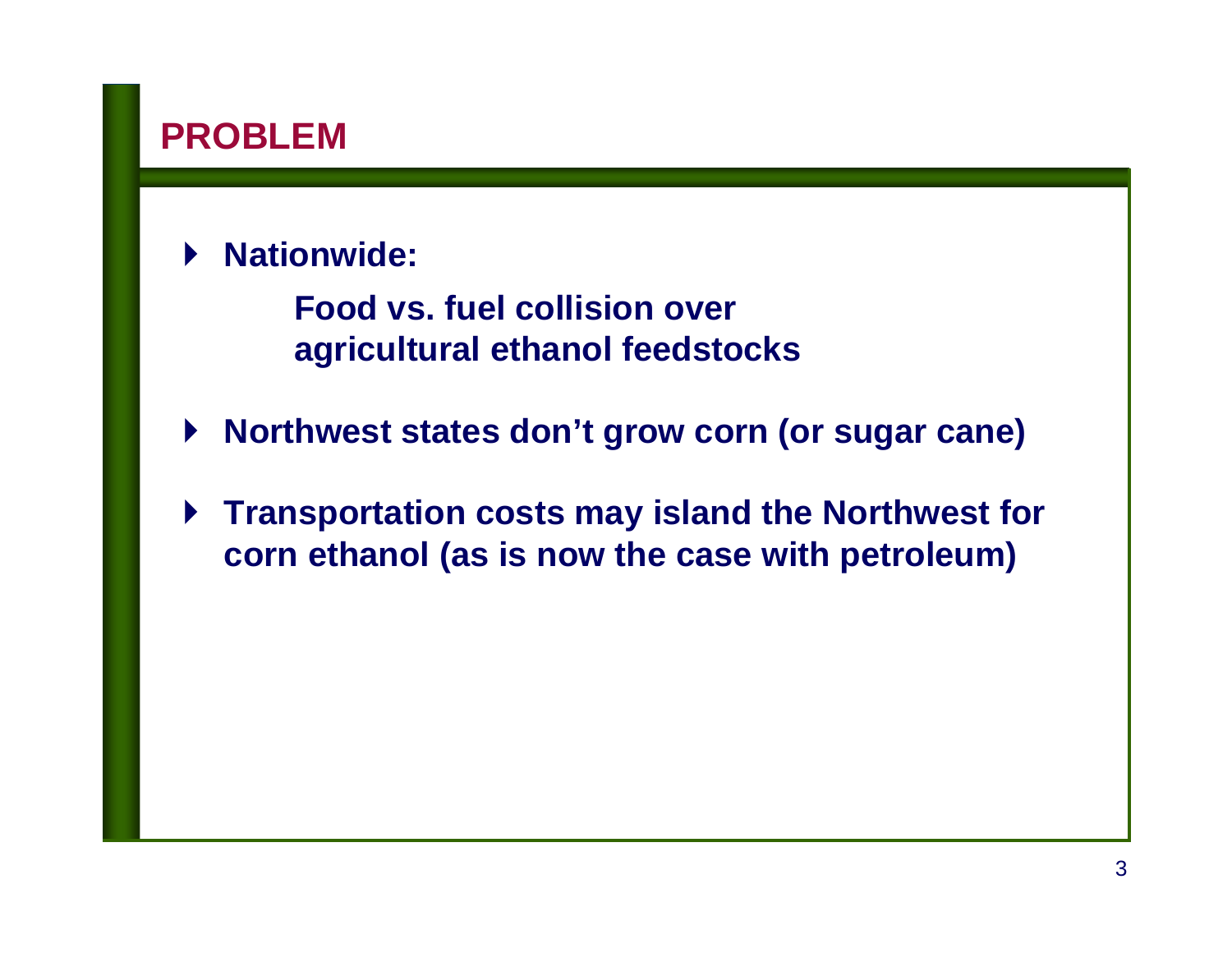# **VISION**

### **Cellulosic ethanol as the "Holy Grail"**

"New Biofuels Process Promises To Meet All U.S. Transportation Needs" **Purdue University press release, 3/15/07**

#### **Energy balance** (energy in vs. energy out)

- $\Box$ Corn ethanol 1:1.4
- Cellulosic ethanol 1:3-5

#### **For the Northwest**

- Abundant biomass  $\rightarrow$  cost-effective petroleum substitute
- $\overline{\mathbb{R}}$ Energy independence (from Midwest as well as Middle-East)
- $\mathbb{R}^2$ Rural prosperity & economic development
- $\overline{\mathcal{L}}$ Pollution reduction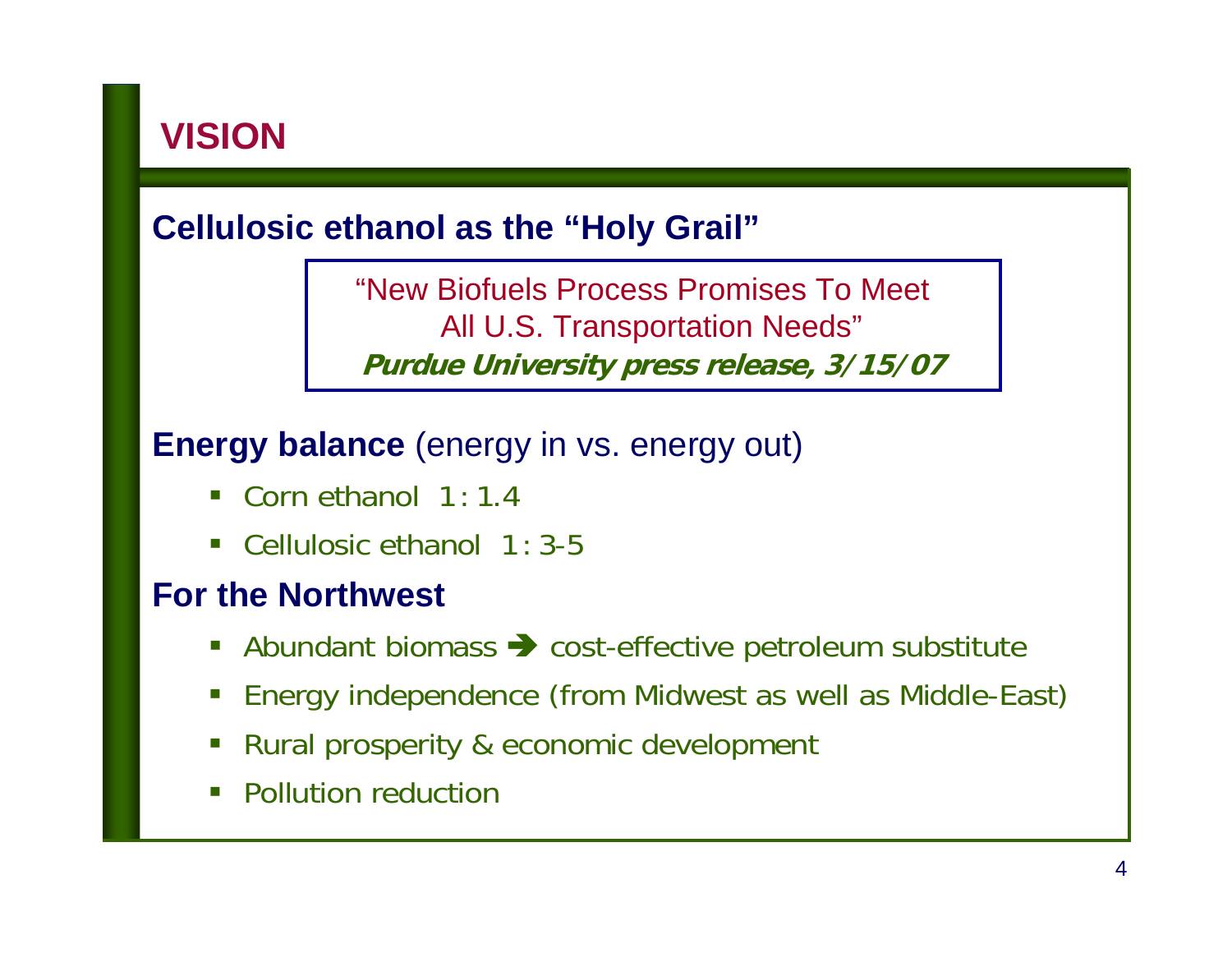# **VISION**

#### *From an Iogen Promotion*

*A 50 to 60 million gallon per year cellulosic ethanol Iogen production facility would bring immediate rural economic development to Idaho:* **Employment and Economic Benefits**

- 100 permanent full-time jobs at the plant facility
- Close to 100 job equivalents for straw assembly (some permanent with trucking)
- 1000 job years equivalent during the 18-24 month construction period
- 450 spin off jobs from plant/assembly operations
- \$25 million annually into the rural economy from the purchase of surplus straw

#### **Additional Benefits**

- Keeps jobs on the farms and in the community
- Source of economic diversity for farm economies
- Ethanol is a domestically produced fuel made from renewable resources
- Adds value to raw materials
- Expands rural tax base
- Eliminates need for straw burning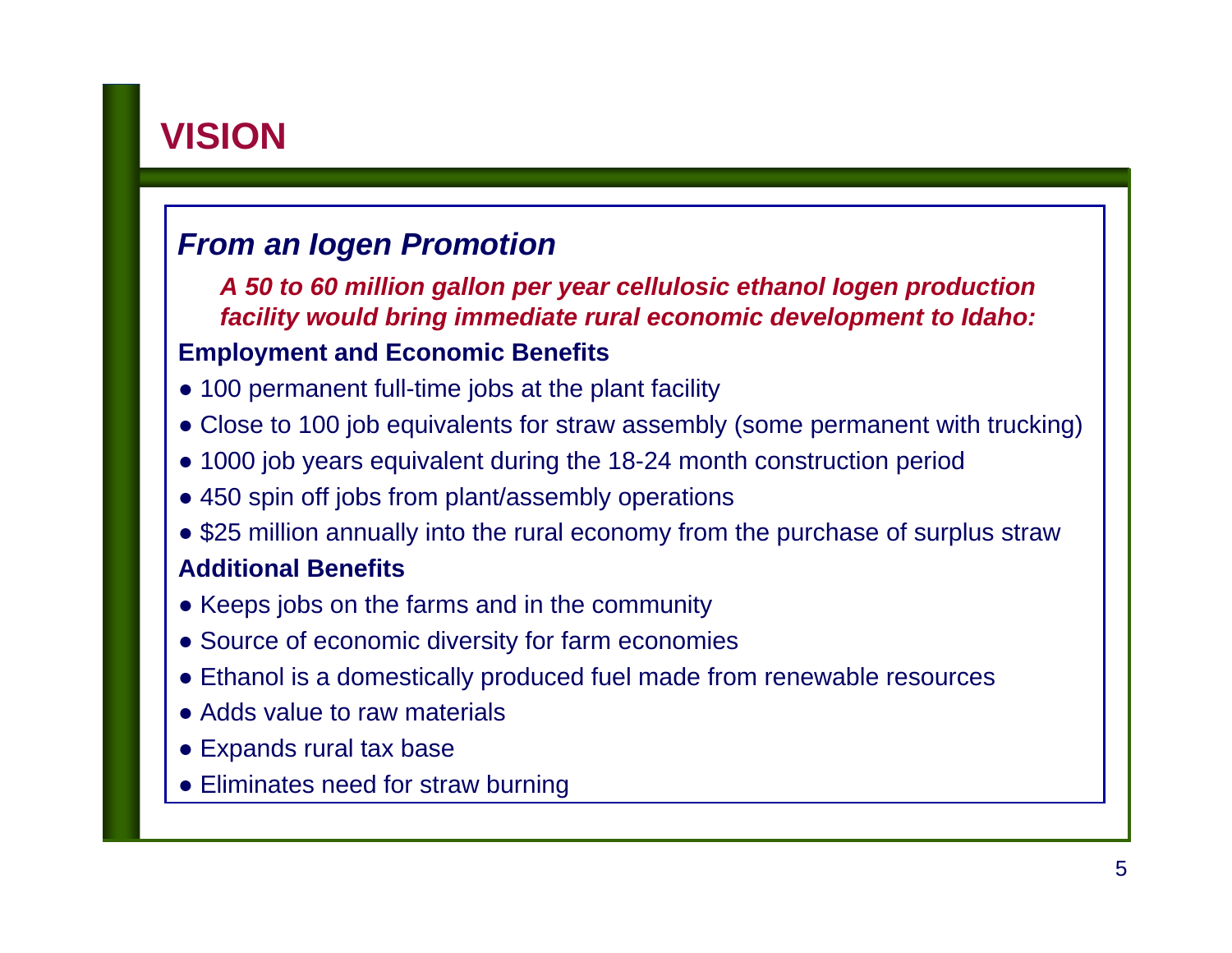# **POTENTIAL**

# **Softwood**

**Sawmill residuals** 

*Lots of Big-Sounding Numbers*

- **Forest thinnings**  $(OR, WA, CA, ID = 1, 2, 3, 4 in fire-endanged acres)$
- $\mathbb{R}^2$ Urban wood (construction waste, land clearing)

# **Agricultural Residue**

- p. Wheat & barley straw (Eastern OR & WA, Idaho)
- $\Box$ Grass seed straw (OR Willamette Valley)

# **Energy Crops**

h. Hardwood poplar (Potlatch – Boardman, OR)

#### **Municipal Solid Waste & Industrial Waste**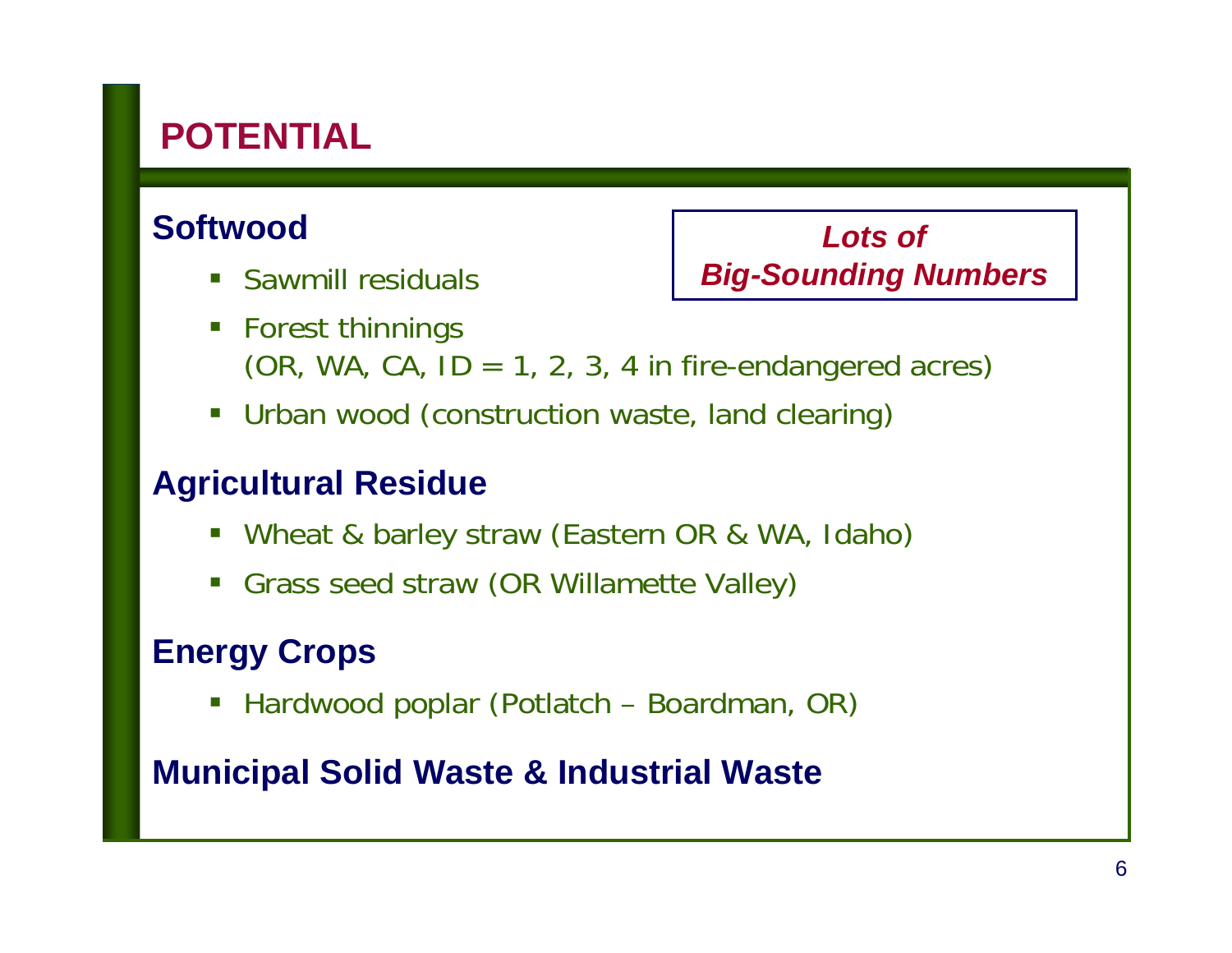# **POTENTIAL**

**A fully-developed pulpmill biorefinery industry could be double or more the size of the current corn-ethanol industry in the United States in terms of annual liquid fuel production. Forest biomass resources are sufficient in the United States to sustainably support such a scale of forest biorefining...**

**Princeton University, 2006**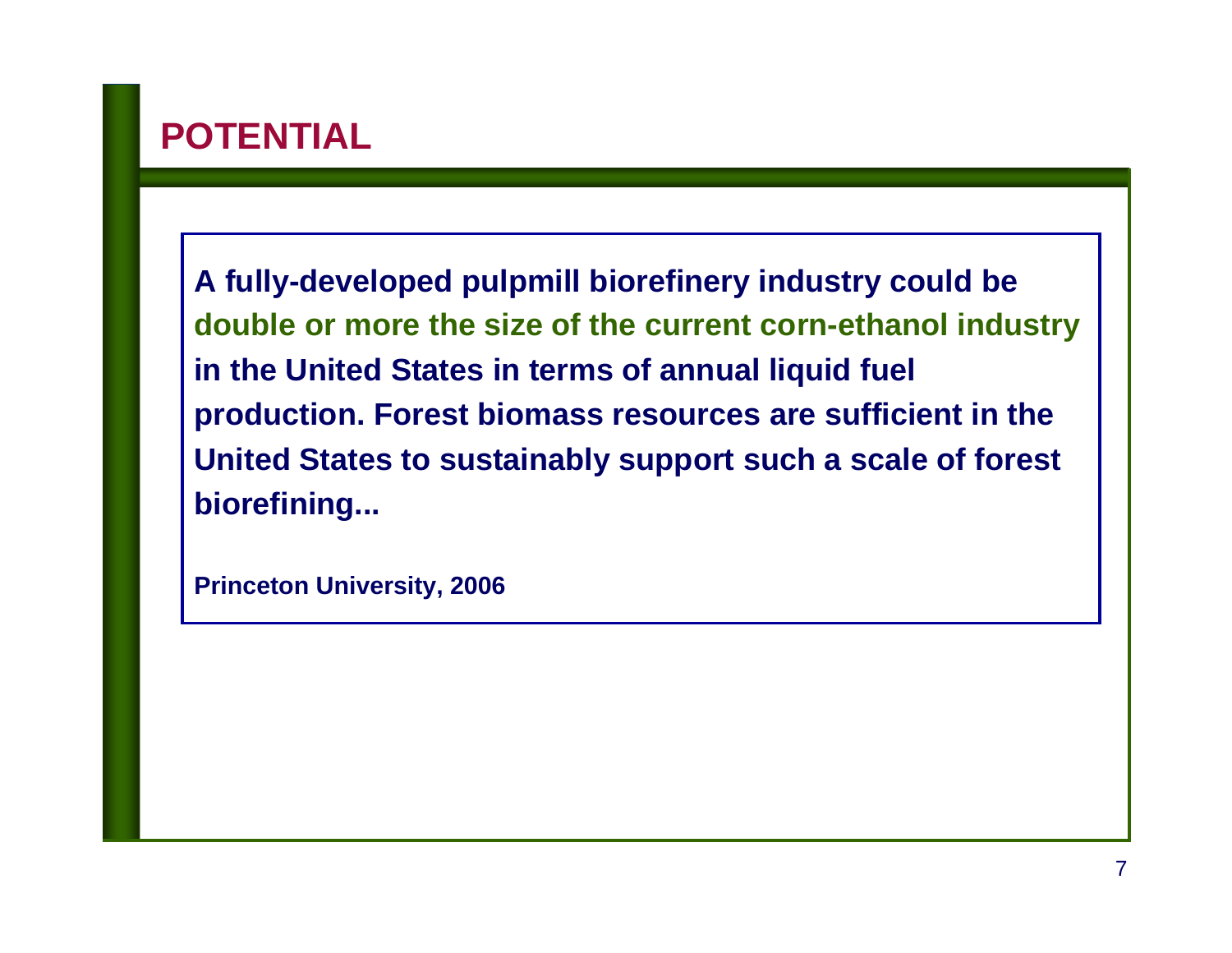# **CHALLENGE**

**1. Competitive uses for feedstock** *"one person's waste…"*

- $\Box$  **Agricultural residue**
	- o**needed for soil health**
	- o**growing export market for straw**
- $\overline{\phantom{a}}$  **Sawmill residue** 
	- o **competition for heat boilers, cogen for electricity, wood pellets, etc.**
- $\Box$  **Forest biomass** 
	- o**direct combustion & anaerobic digestion for electricity**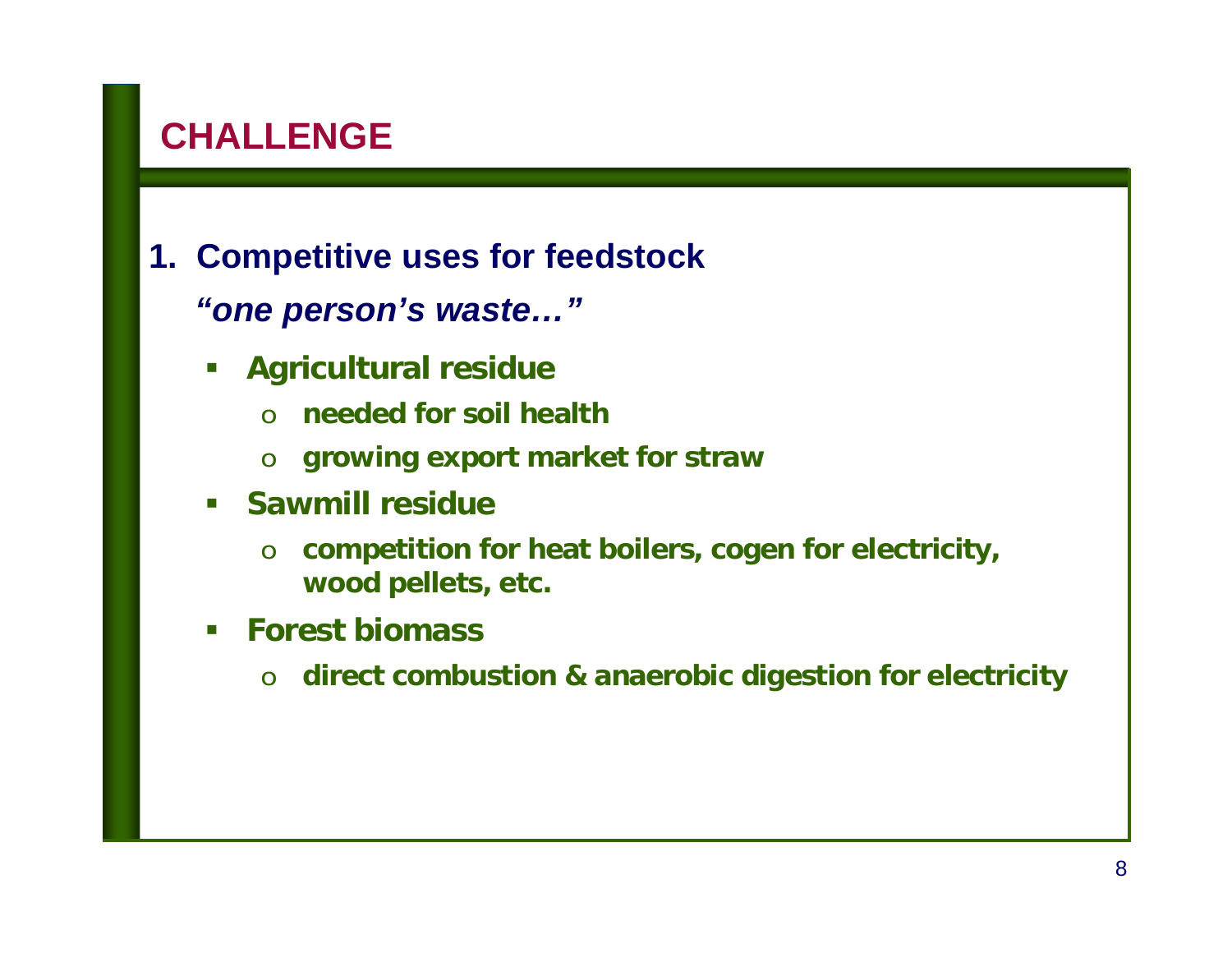# **CHALLENGE**

# **2. Technology: cost effective & scalable** *Which horse to invest in?*

 $\mathcal{L}_{\mathcal{A}}$ **Hydrolysis**

> **Acid/enzyme treatment to separate sugars in cellulose followed by conventional fermentation & distillation**

- z **Concentrated acid hydrolysis**
- z **Dilute acid hydrolysis**
- z **Pretreat, enzymatic hydrolysis**
- **Fractionation and hydrolysis**
- z **Others**
- $\overline{\phantom{a}}$ **Thermal Conversion**

**Gasification of cellulose & wastes, followed by Fischer Tropsch catalysis of carbon monoxide/hydrogen syngas**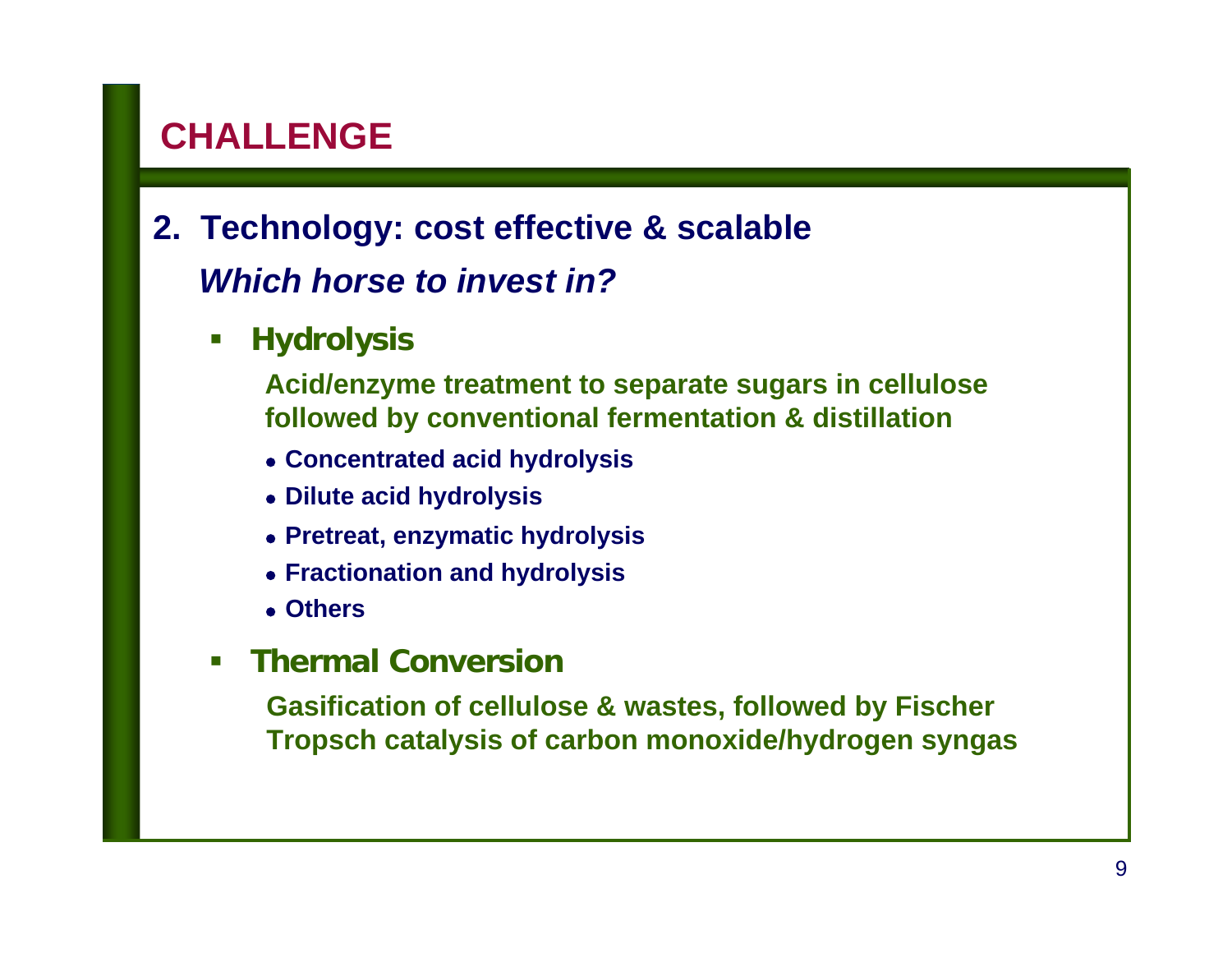

#### **Cellulosic ethanol as the "Holy Grail"**

"New Biofuels Process Promises To Meet All U.S. Transportation Needs" **Purdue University press release, 3/15/07**

**End of press release:**

"The approach is in the conceptual stages, and a plan for experimental research is in progress."

**Reality: technology costs must come down by an order of magnitude**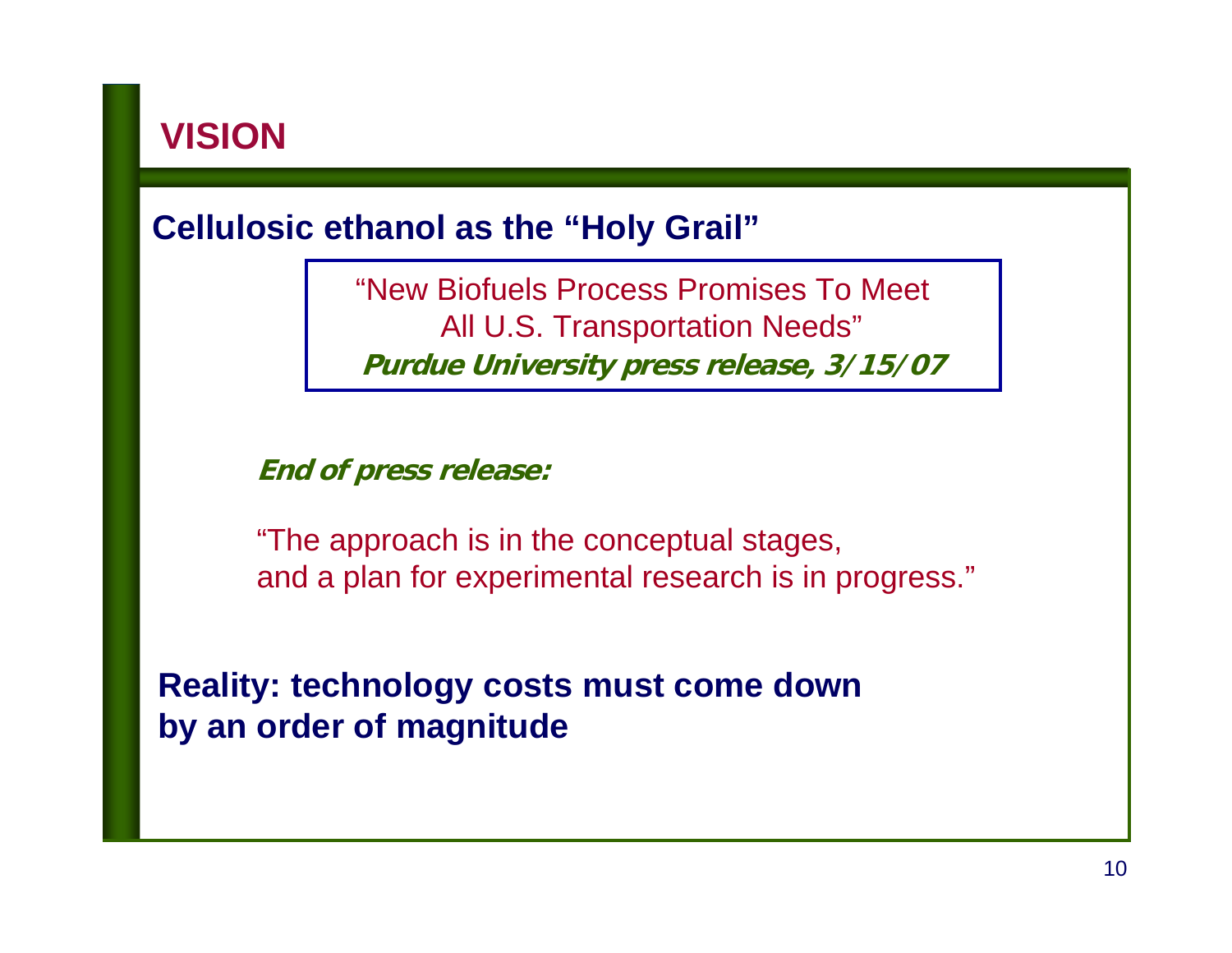# **CHALLENGE**

- **3. Real World Issues: the business case***Supply, transportation, storage…*
	- $\mathbb{R}^3$  **Guaranteed supply** 
		- o**Plants require 10-15 year supply contracts**
	- $\mathcal{L}_{\mathcal{A}}$  **Collection & delivery costs** 
		- o**Forest land is distant & supply is dispersed**
		- o**Straw must be bailed and transported**
	- $\mathcal{L}_{\mathcal{A}}$  **Storage logistics** 
		- o**Volumes are huge**
		- $\Omega$ **Straw must be kept dry**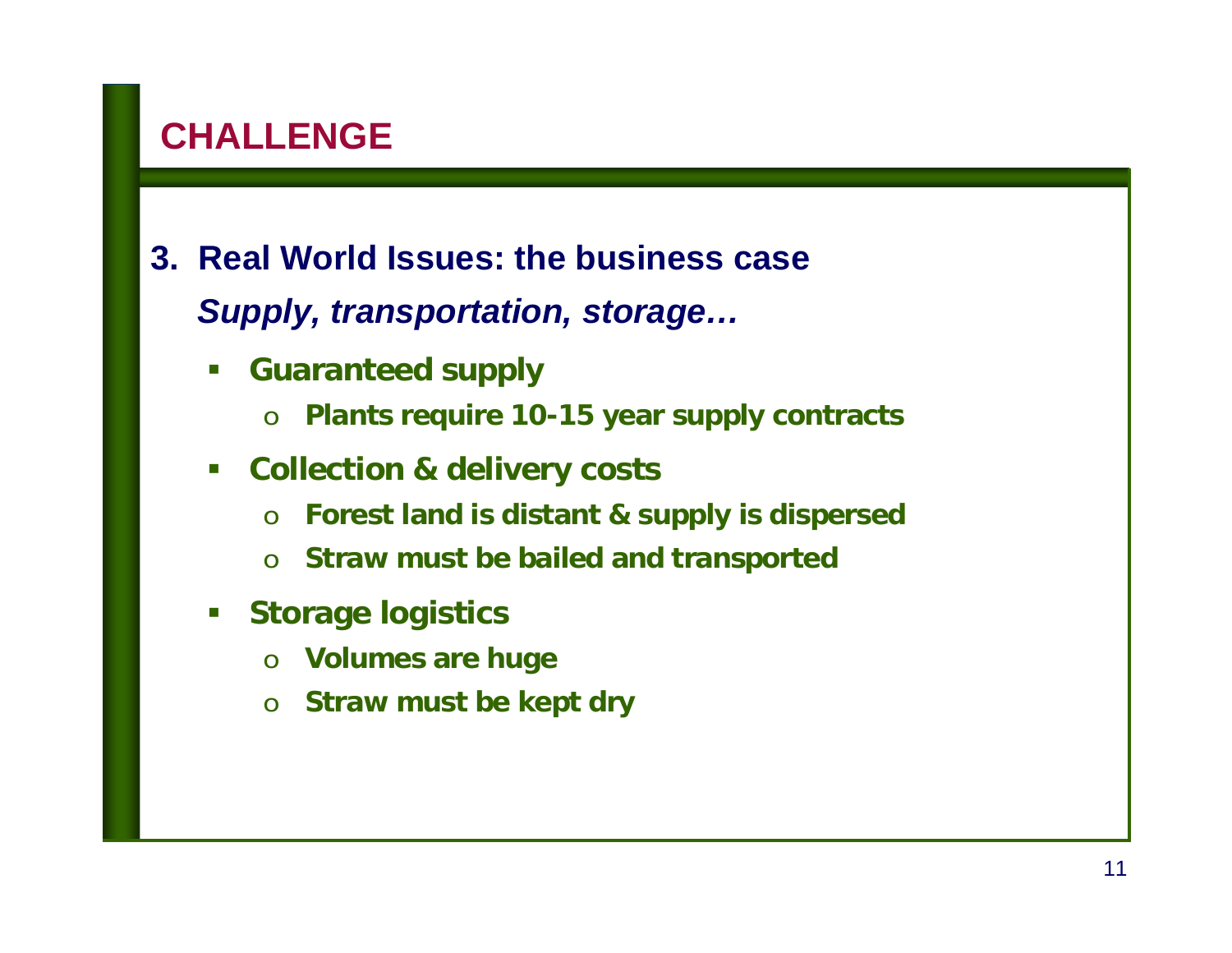# **OUTLOOK**

### **Rising to the challenge**

## *The Northwest is taking action…*

- $\mathcal{L}_{\mathcal{A}}$ **Research and project funding by states**
- $\Box$ **Entrepreneurial initiatives**

#### **Oregon**

- o**2 grass seed straw projects in Willamette Valley**
- o**Sawmill & forest thinning project in Lane County**
- o**Biorefinery project in eastern Oregon**

#### **Idaho**

- o**Barley straw project in S. Idaho (Iogen)**
- o**Biorefinery project in Glenn Falls**

#### **Washington**

o**Biorefinery project at Hanford**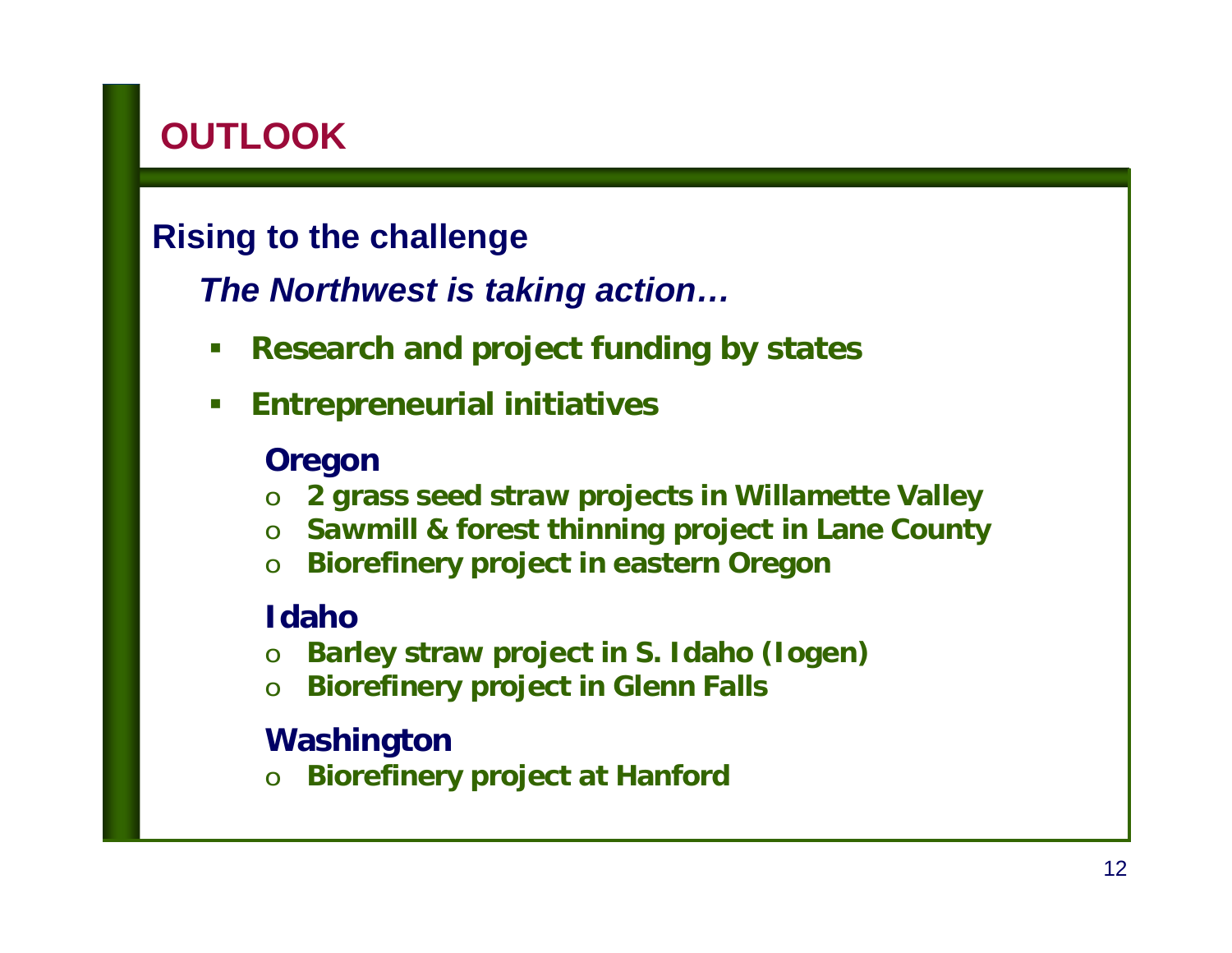# **OUTLOOK**

- $\blacktriangleright$ **It will take time (technology development)**
- $\blacktriangleright$  **It will take government money (research & project support)**
- $\blacktriangleright$  **Actual cost-effective biomass supply potential is unknown**
- $\blacktriangleright$ **We will get there**

#### **BUT**

- $\blacktriangleright$ **End product may not be cheap**
- $\blacktriangleright$ **It won't solve our energy needs**
- $\blacktriangleright$ **Efficiency of energy use remains critical**